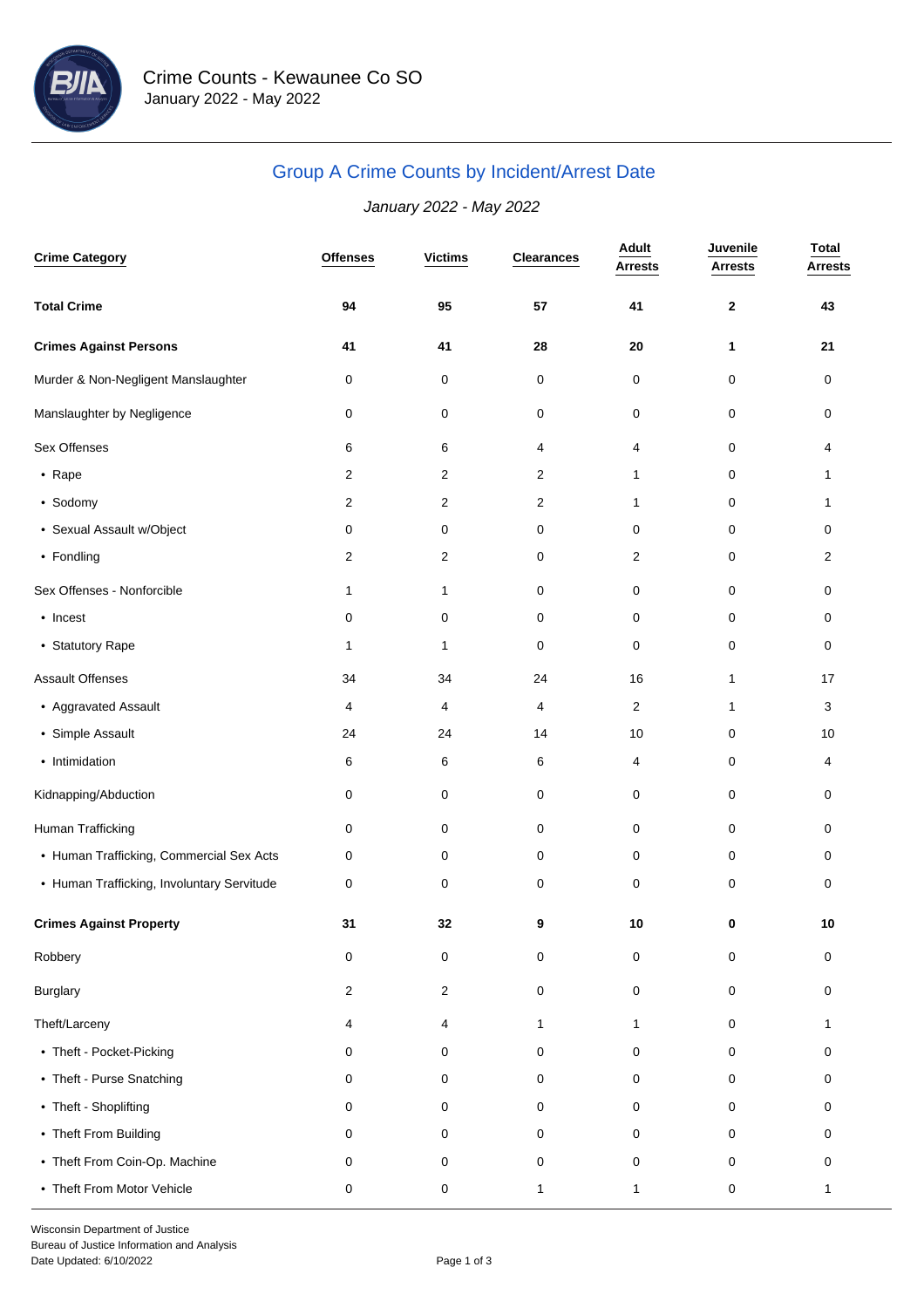

| • Theft of Motor Vehicle Parts      | 0              | 0            | 0              | 0  | 0            | 0            |  |
|-------------------------------------|----------------|--------------|----------------|----|--------------|--------------|--|
| • Theft - All Other Larceny         | 4              | 4            | 0              | 0  | 0            | 0            |  |
| Motor Vehicle Theft                 | $\mathbf{1}$   | $\mathbf{1}$ | 0              | 0  | 0            | 0            |  |
| Stolen Property Offenses            | $\mathbf{1}$   | $\mathbf{1}$ | 1              | 2  | 0            | 2            |  |
| Arson                               | 0              | 0            | 0              | 0  | 0            | 0            |  |
| Counterfeiting/Forgery              | 3              | 4            | $\overline{2}$ | 4  | 0            | 4            |  |
| <b>Fraud Offenses</b>               | 12             | 12           | 3              | 3  | 0            | 3            |  |
| • Fraud - False Pretenses           | 6              | 6            | 1              | 3  | 0            | 3            |  |
| • Fraud - Credit Card/ATM           | 5              | 5            | 1              | 0  | 0            | 0            |  |
| • Fraud - Impersonation             | $\mathbf{1}$   | 1            | 1              | 0  | 0            | 0            |  |
| • Fraud - Welfare                   | 0              | 0            | 0              | 0  | 0            | 0            |  |
| • Fraud - Wire                      | 0              | 0            | 0              | 0  | 0            | 0            |  |
| • Fraud - Identity Theft            | 0              | 0            | 0              | 0  | 0            | 0            |  |
| • Fraud - Hacking/Computer Invasion | 0              | 0            | 0              | 0  | 0            | 0            |  |
| Embezzlement                        | 0              | 0            | 0              | 0  | 0            | 0            |  |
| Extortion/Blackmail                 | 0              | 0            | 0              | 0  | 0            | 0            |  |
| <b>Bribery</b>                      | 0              | 0            | 0              | 0  | 0            | 0            |  |
| Destruction/Vandalism               | 8              | 8            | 2              | 0  | 0            | 0            |  |
|                                     |                |              |                |    |              |              |  |
| <b>Crimes Against Society</b>       | 22             | 22           | 20             | 11 | 1            | 12           |  |
| Weapon Law Violations               | $\overline{2}$ | 2            | $\mathbf{1}$   | 0  | 0            | 0            |  |
| <b>Prostitution Offenses</b>        | 0              | 0            | 0              | 0  | 0            | 0            |  |
| • Prostitution                      | 0              | 0            | 0              | 0  | 0            | 0            |  |
| • Prostitution - Assisting          | 0              | 0            | 0              | 0  | 0            | 0            |  |
| • Prostitution - Purchasing         | 0              | 0            | 0              | 0  | 0            | 0            |  |
| Drug/Narcotic Offenses              | 18             | 18           | $17$           | 11 | $\mathbf 0$  | 11           |  |
| • Drug/Narcotics Violations         | 9              | 9            | 9              | 8  | $\mathbf 0$  | 8            |  |
| • Drug Equipment Violations         | 9              | 9            | 8              | 3  | $\mathbf 0$  | 3            |  |
| <b>Gambling Offenses</b>            | 0              | 0            | 0              | 0  | $\mathbf 0$  | 0            |  |
| • Gambling - Betting                | 0              | 0            | 0              | 0  | $\mathbf 0$  | 0            |  |
| • Gambling - Operating              | 0              | 0            | 0              | 0  | $\mathbf 0$  | 0            |  |
| • Gambling - Equipment Violations   | 0              | 0            | 0              | 0  | $\mathbf 0$  | 0            |  |
| • Gambling - Sports Tampering       | 0              | 0            | 0              | 0  | 0            | 0            |  |
| Pornography                         | $\overline{2}$ | 2            | $\overline{2}$ | 0  | $\mathbf{1}$ | $\mathbf{1}$ |  |
| <b>Animal Cruelty</b>               | $\pmb{0}$      | 0            | 0              | 0  | $\mathsf 0$  | 0            |  |